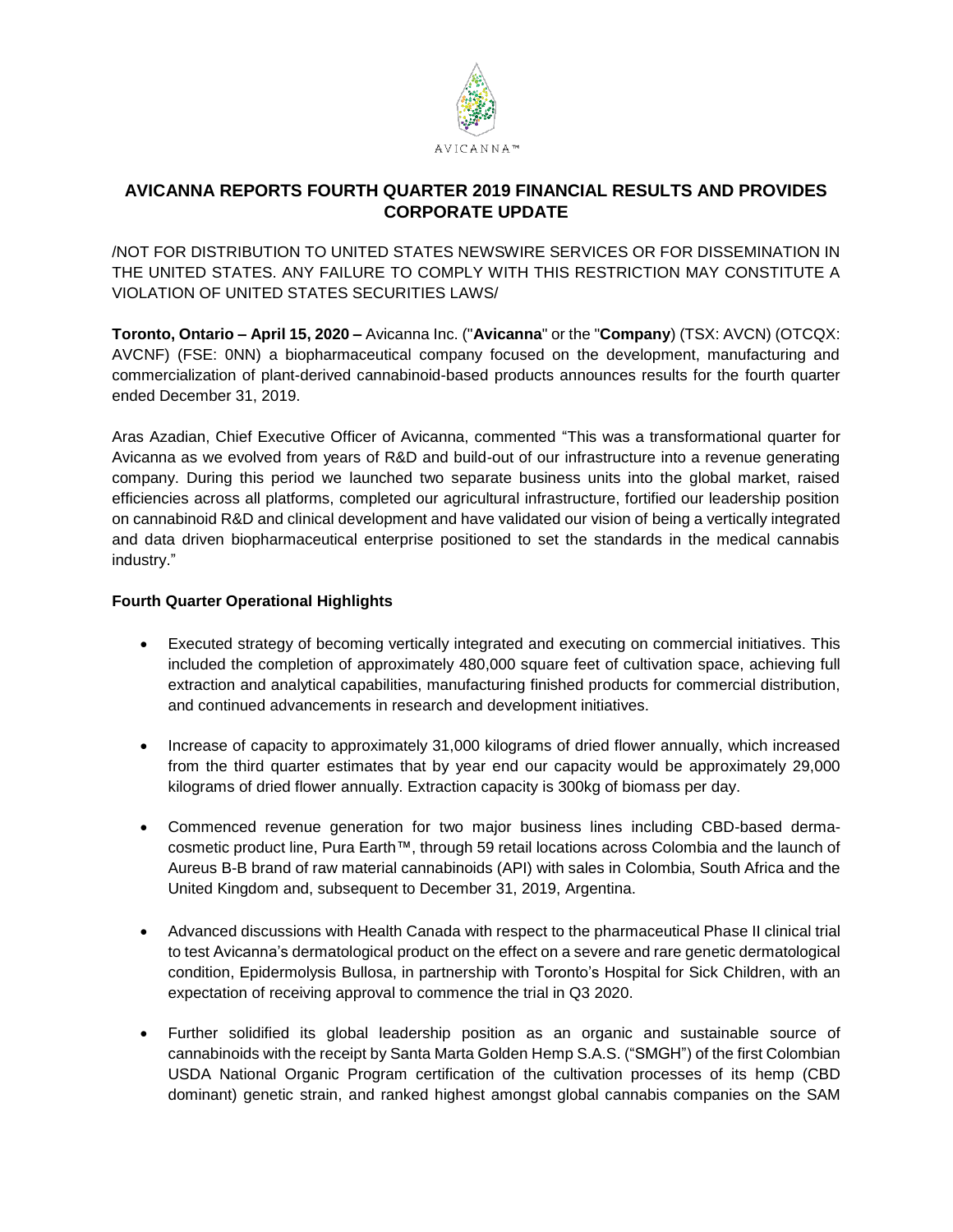

Corporate Sustainability Assessment by S&P Global, results of which were received subsequent to December 31, 2019.

- The launch of Avicanna's Rho Phyto™ brand in the State of California through a licensing agreement with LC2019 Inc. ("LC2019"). In keeping with its obligations as a TSX issuer, Avicanna does not receive any compensation from the agreement with LC2019; however, Avicanna has an option to acquire LC2019 upon certain events occurring, such as cannabis becoming federally legal in the US. The launch of products manufactured using Avicanna IP and sold under Avicanna's brand is a further validation of Avicanna's R&D and commercialization strength and serves as a model for global expansion.
- As at December 31, 2019, the Company had approximately 1.075 kilograms of dried flower on hand, and 117 kilograms of active pharmaceutical ingredients ("API") on hand and available for sale. The build up of inventory is expected to support anticipated global sales in future periods.
- Commenced trading on the OTCQX Best Market in the United States under the symbol "AVCNF" and on the Frankfurt Stock Exchange under the symbol "0NN".

#### **Financial Highlights**

- The Company recognized revenue of \$168,252 and an additional \$3.3 million in deferred revenue from the licensing of certain intellectual property to LC 2019. There were no write-downs or impairments for 2019.
- Subsequent to year-end, closed a financing round, at a premium to the then market price of the Company's stock, which added approximately CAD\$2.06 million of cash to the Company's balance sheet.
- Avicanna has completed all major capital expenditures in the quarter to build out its infrastructure. The Company is now in a position to commence full scale commercial activities to generate revenue and does not anticipate further significant infrastructure expenditures in the near future to meet its commercial milestones.
- Costs increased for the twelve months ending December 31, 2019 as a result of scaling up operations, build out of its cultivation infrastructure and significant costs associated with its go public transaction resulted in a successful listing on the Toronto Stock Exchange. As these costs are non-recurring in nature along with the Company's ability to increase efficiencies in its operations, management is anticipating operational expenditures to decrease in the first quarter of 2020.
- Initiated a strategy to increase efficiencies, scale back on non-essential capital expenditures and reduce head count. Management believes the initiative will lead to substantial cost reductions in the first quarter of 2020, which are estimated to be 30% reduction in operational costs and a 70% reduction in capital expenditures.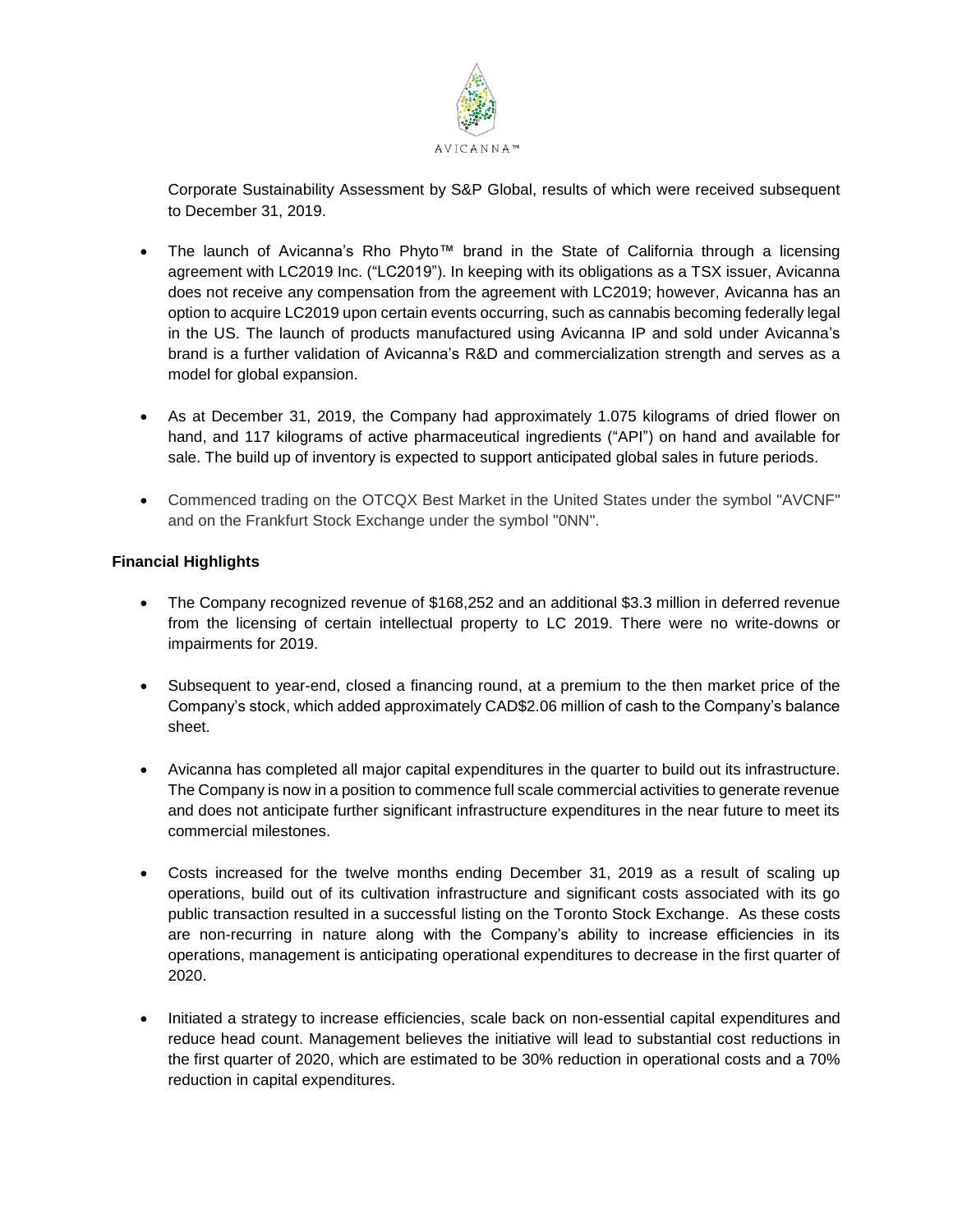

#### **Recent Developments**

- Entered into an exclusive supply agreement with Medical Cannabis by Shoppers Drug Mart Inc. ("Shoppers"), Canada's largest and most trusted pharmacy chain. Under the terms of the agreement the Company's proprietary brands, Rho Phyto and Pura Earth will be distributed by Shoppers in Canada. Rho Phyto products to be distributed under this agreement have been approved for commercial sale by Health Canada.
- Entered into an exclusive import and distribution agreement with Cannvalate Pty. Ltd ("Cannvalate"), an Australian based cannabis company. Under the terms of the agreement Cannvalate will distribute the Rho Phyto line of products in Australia. The Company is expecting initial orders in the final quarter of 2020.
- Completed all 3 clinical trials for Pura Earth products that were commenced during the third quarter of 2019. The products involved were Avicanna's formulations targeted at cosmetic factors associated with aging, acne prone skin, and eczema prone skin. The successfully completed trials involved 156 patients that were tested for both safety and certain derma-cosmetics endpoints. The results of all three studies were positive with no adverse effects, making Pura Earth one of the only cannabinoid consumer product lines with human safety and efficacy data.
- Received amendment to the Cannabis Research Licence to include an additional lab within JLABS @ Toronto, Avicanna's R&D headquarters.

#### **Response to COVID-19**

- With the health and safety of our team and the societies in which we operate in as a key focus, Avicanna has taken appropriate measures to reduce exposure to the possible risks associated to the COVID-19 pandemic. Our offices have been temporarily closed as team members work from home in Santa Marta, Bogota, Toronto, London and Berlin.
- While our manufacturing efforts through third party contract manufacturing organizations are deemed essential and continue to operate, our R&D efforts have been reduced as our licensed research laboratories in Toronto including JLABS @ Toronto and the University of Toronto both maintain minimal activity.
- SMGH and Sativa Nativa S.A.S. ("SN") cultivation and processing are deemed as essential services in Colombia and continue to operate with specific sanitizing and distancing measures in place to protect team members.
- We have adjusted our commercial, educational and marketing efforts to leverage virtual media and have prioritized commercial efforts to medical and pharmacy related channels.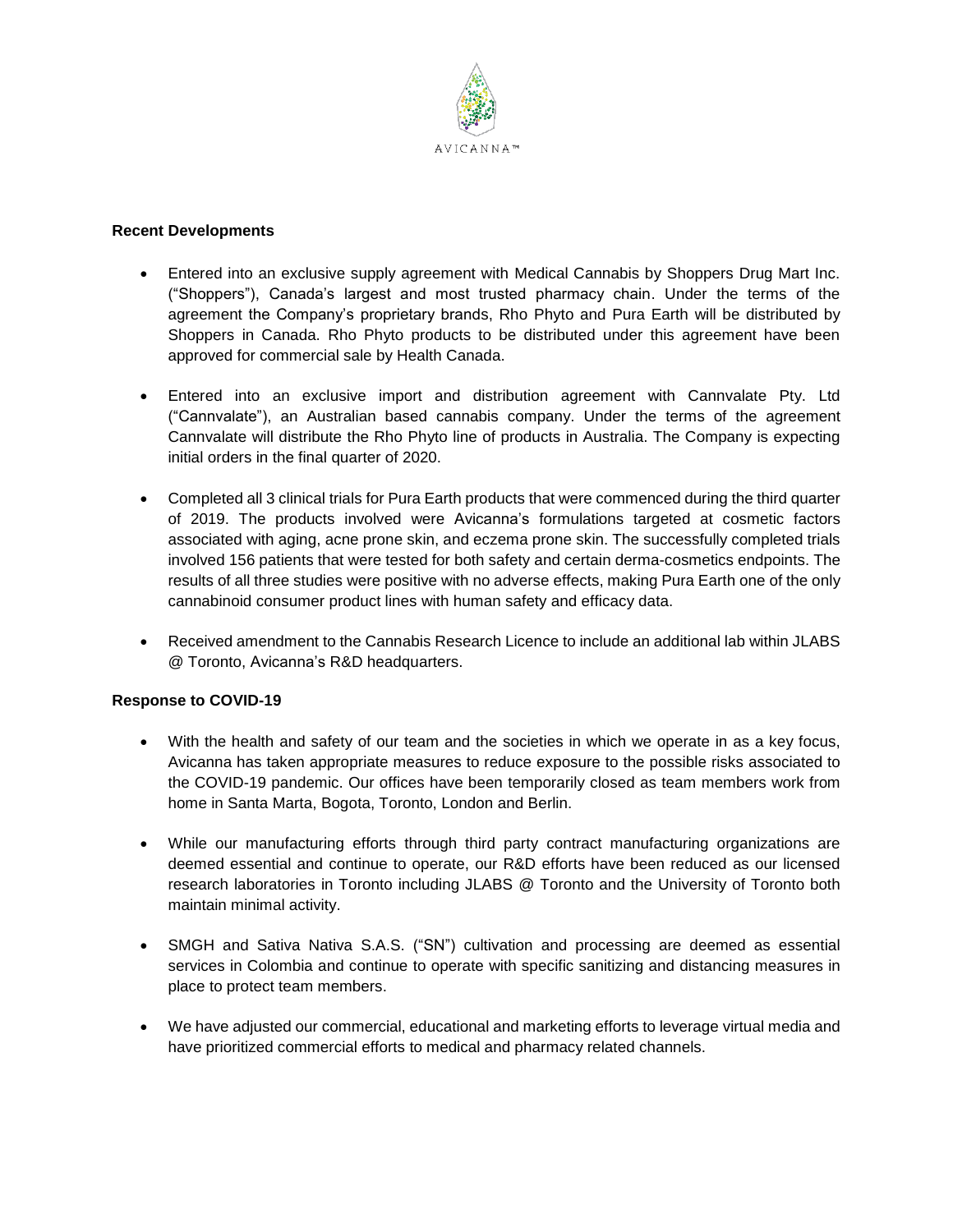

## **Summary of Operations (\$CDN)**

|                                                                             | <b>Three Months Ended</b> |                      | <b>Twelve Months Ended</b> |                      |
|-----------------------------------------------------------------------------|---------------------------|----------------------|----------------------------|----------------------|
|                                                                             | December 31.<br>2019      | December 31,<br>2018 | December 31,<br>2019       | December 31,<br>2018 |
|                                                                             | \$                        | \$                   | \$                         | \$                   |
| <b>Revenues</b>                                                             | 122,715                   | 24,142               | 168,252                    | 117,971              |
| <b>Cost of Sales</b>                                                        | 103,734                   | ۰                    | 103,734                    |                      |
| Fair value changes in biological assets                                     | 568,861                   | ٠                    | (27, 623)                  |                      |
| General and administrative                                                  | 7,102,556                 | 2,798,997            | 19,706,578                 | 6,990,041            |
| Share-based compensation                                                    | 703,563                   | 729,819              | 2,685,629                  | 1,401,320            |
| Depreciation and amortization                                               | 411,414                   | 55,942               | 923,514                    | 172,705              |
| <b>Total Expenses</b>                                                       | (8, 217, 533)             | (3, 584, 758)        | (23, 315, 721)             | (8, 564, 066)        |
| Other income (loss)                                                         | 99,988                    | 220,299              | (22, 850)                  | 1,156,698            |
| Net loss before taxes                                                       | (8,667,425)               | (3,340,317)          | (23, 246, 430)             | (7, 289, 397)        |
| Future income tax recovery                                                  | 1,033,393                 |                      | 1,033,393                  |                      |
| Net loss after taxes                                                        | 7,634,032                 | (3,340,317)          | 22,213,037                 | (7, 289, 397)        |
| Weighted average number of Common<br>Shares outstanding - basic and diluted | 22,334,723                | 13,892,382           | 20,054,013                 | 13,587,925           |
| Loss per share - basic and diluted                                          | \$<br>(0.22)              | \$<br>(0.25)         | \$<br>(1.06)               | \$<br>(0.55)         |

# **Summary of Balance Sheet (\$CDN)**

|                          | As at December 31,<br>2019 | As at December 31,<br>2018 |  |
|--------------------------|----------------------------|----------------------------|--|
| <b>Assets</b>            | \$                         | \$                         |  |
| Cash                     | 441,757                    | 69,295                     |  |
| Amounts receivable       | 1,202,924                  | 258,608                    |  |
| Prepaid assets           | 704,632                    | 863,624                    |  |
| <b>Biological assets</b> | 117,367                    |                            |  |
| Inventory                | 1,484,371                  |                            |  |
| Right to use asset       | 539,710                    |                            |  |
| Property and equipment   | 22,622,322                 | 16,256,136                 |  |
| Intangible assets        | 11,063,900                 | 10,733,266                 |  |
| Derivative asset         | 3,780,000                  |                            |  |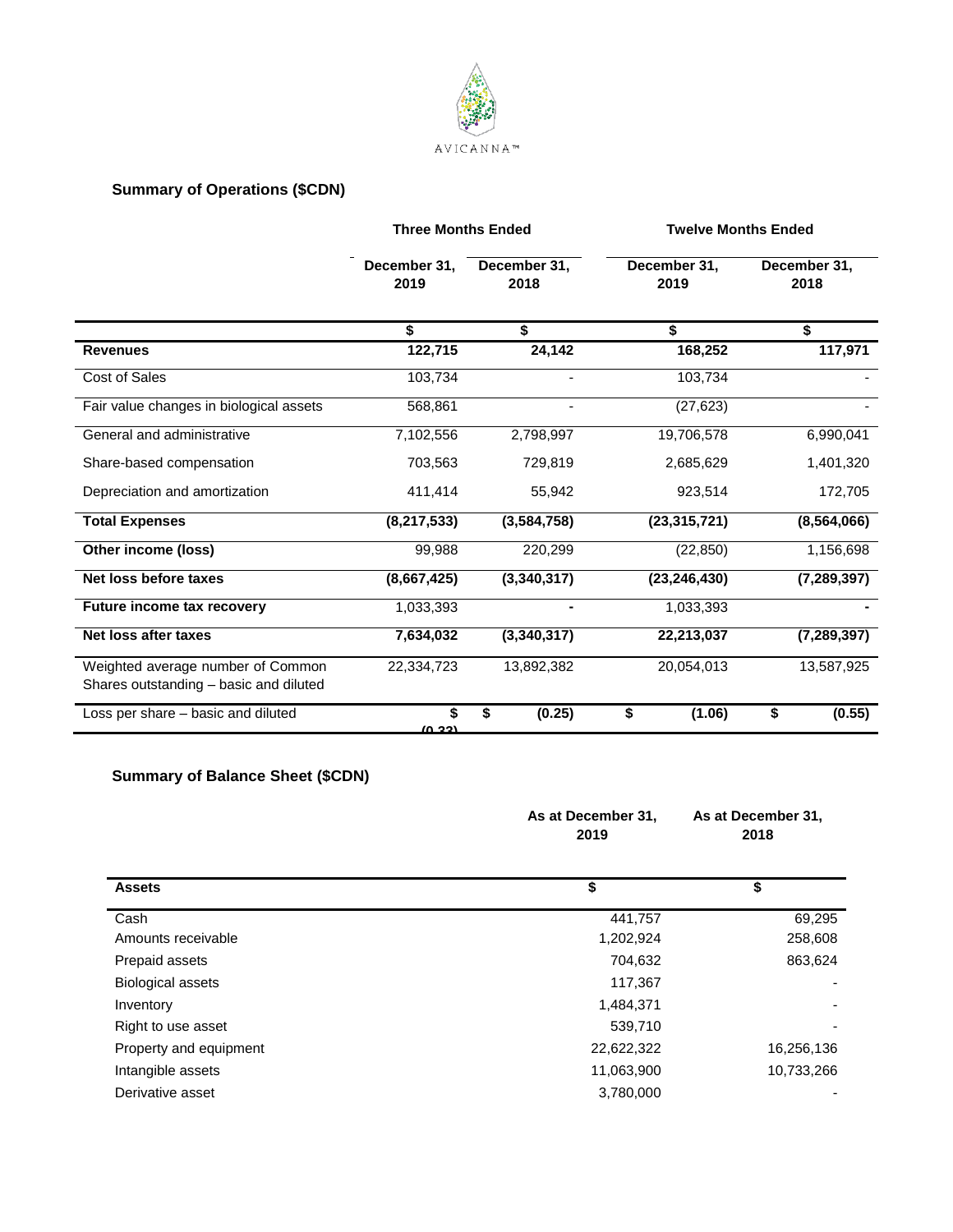

| <b>Shareholder's equity</b><br><b>Total Liabilities and Shareholder's Equity</b> | 29,875,781<br>45,164,282 | 26,379,675<br>31,388,228 |
|----------------------------------------------------------------------------------|--------------------------|--------------------------|
|                                                                                  | 15,288,501               | 5,008,553                |
| <b>Total Liabilities</b>                                                         |                          |                          |
| Deferred tax liability                                                           | 2,173,834                | 3,207,227                |
| Deferred revenue                                                                 | 3,323,518                |                          |
| Term Ioan                                                                        |                          | 14,441                   |
| Lease liability                                                                  | 555,339                  |                          |
| Derivative liability                                                             | 23,434                   |                          |
| Convertible debentures                                                           | 715,626                  |                          |
| Due to related party                                                             | 3,319,116                | 331,320                  |
| Amounts payable                                                                  | 5,177,634                | 1,455,565                |
| <b>Liabilities and Equity</b>                                                    |                          |                          |
| <b>Total Assets</b>                                                              | 45,164,282               | 31,388,228               |
| Goodwill                                                                         | 3,207,227                | 3,207,227                |
| Investments                                                                      | 72                       | 72                       |

#### **About Avicanna**

Avicanna is an Ontario, Canada based corporation focused on the development, manufacturing, and commercialization of plant-derived cannabinoid-based products through its two main business segments, cultivation and research and development.

Avicanna's two majority-owned subsidiaries, Sativa Nativa S.A.S. and Santa Marta Golden Hemp S.A.S., both located in Santa Marta, Colombia are the base for Avicanna's cultivation activities. These two companies are licensed to cultivate and process cannabis for the production of cannabis extracts and purified cannabinoids including cannabidiol (CBD) and tetrahydrocannabinol (THC).

Avicanna's research and development business is primarily conducted out of Canada at its headquarters in the Johnson & Johnson Innovation Centre, JLABS @ Toronto. Avicanna's scientific team develops products, and Avicanna has also engaged the services of researchers at the Leslie Dan Faculty of Pharmacy at the University of Toronto for the purpose of optimizing and improving upon its products.

Avicanna's research and development and cultivation activities are focused on the development of its key products, including plant-derived cannabinoid pharmaceuticals, phyto-therapeutics, derma-cosmetics, and Extracts (defined as plant-derived cannabinoid extracts and purified cannabinoids, including distillates and isolates), with a goal of eventually having these products manufactured and distributed through various markets.

SOURCE Avicanna Inc.

**Stay Connected**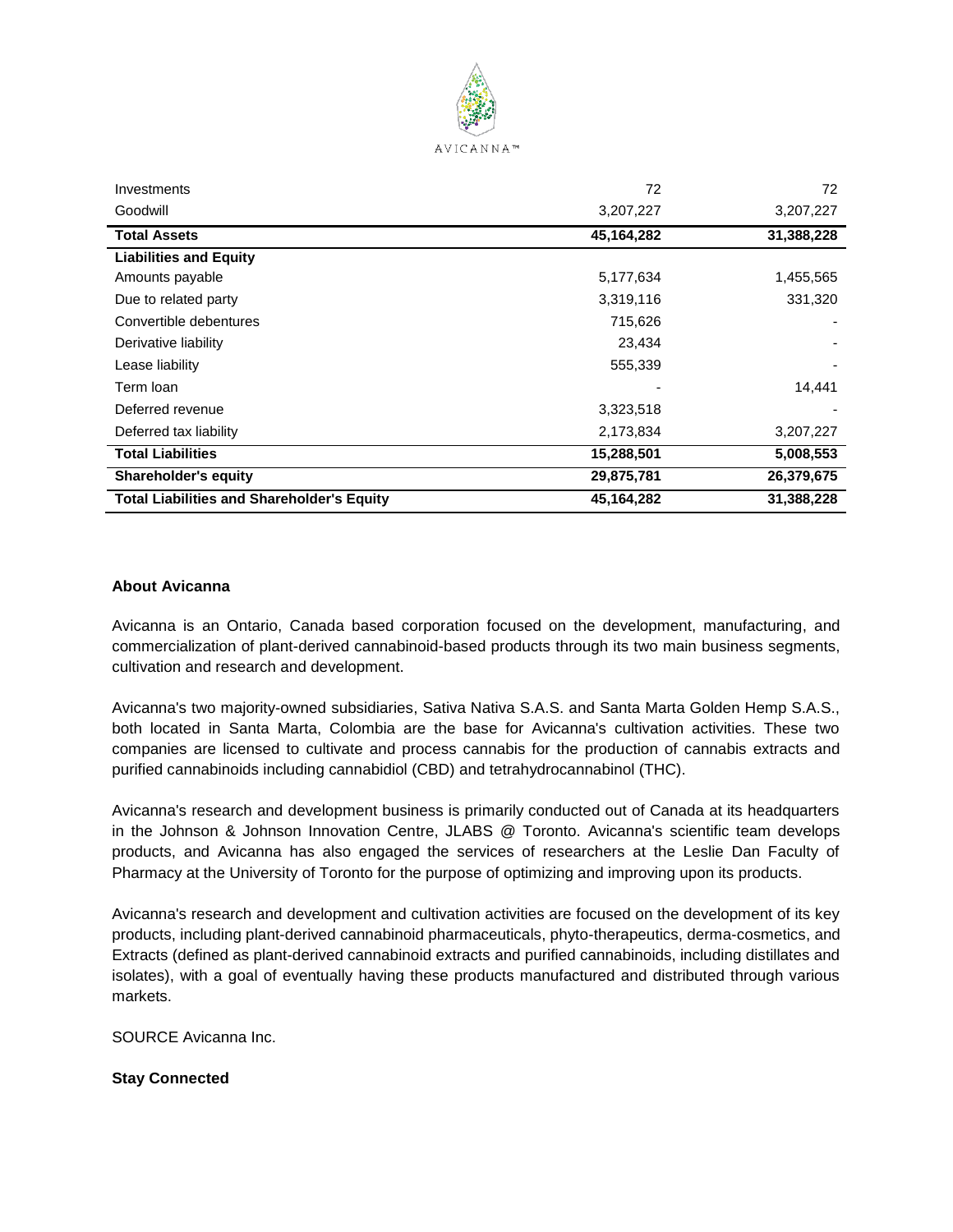

For more information about Avicanna, visit [www.avicanna.com,](http://www.avicanna.com/) call 1-647-243-5283, or contact Setu Purohit, President by email [info@avicanna.com.](mailto:info@avicanna.com)

#### *Cautionary Note Regarding Forward-Looking Information and Statements*

*This press release contains certain "forward-looking information" within the meaning of applicable Canadian securities legislation and may also contain statements that may constitute "forward-looking statements" within the meaning of the* safe harbor provisions of the United States Private Securities Litigation Reform Act of 1995. Such forward-looking *information and forward-looking statements are not representative of historical facts or information or current condition, but instead represent only Avicanna's beliefs regarding future events, plans or objectives, many of which, by their nature, are inherently uncertain and outside of Avicanna's control. Generally, such forward-looking information or forwardlooking statements can be identified by the use of forward-looking terminology such as "plans", "expects" or "does not expect", "is expected", "budget", "scheduled", "estimates", "forecasts", "intends", "anticipates" or "does not anticipate", or "believes", or variations of such words and phrases or may contain statements that certain actions, events or results "may", "could", "would", "might" or "will be taken", "will continue", "will occur" or "will be achieved". The forward-looking information and forward-looking statements contained herein may include, but is not limited to, the expected inventory available to the Company in 2020, the annual production capacity of the Company's Colombian subsidiaries Santa Marta Golden Help S.A.S. and Sativa Nativa S.A.S., the timing of the commencement of sales for the Company's Rho Phyto and Pura Earth line of products in Canada, the timing of the commencement of sales for the Company's Rho Phyto line of products in Australia, and Health Canada's approval of the Company's CTA.*

*By identifying such information and statements in this manner, Avicanna is alerting the reader that such information and statements are subject to known and unknown risks, uncertainties and other factors that may cause the actual results, level of activity, performance or achievements of Avicanna to be materially different from those expressed or implied by such information and statements. In addition, in connection with the forward-looking information and forwardlooking statements contained in this press release, Avicanna has made certain assumptions.*

*Among others, the key factors that could cause actual results to differ materially from those projected in the forwardlooking information and statements are the following: decreases in the prevailing prices for cannabis and cannabis products in the markets in which the Company operates; adverse changes in applicable laws; adverse changes in the application or enforcement of current laws, including those related to taxation; increasing costs of compliance with extensive government regulation; changes in general economic, business and political conditions, including changes in the financial markets and in particular in the ability of the Company to raise debt and equity capital in the amounts and at the costs that it expects; risks related to licensing, including the ability to obtain the requisite licenses or renew existing licenses for the Company's proposed operations; dependence upon third party service providers, skilled labor and other key inputs; risks inherent in the agricultural and retail business; intellectual property risks; risks related to litigation; dependence upon senior management; and the other risks disclosed in the Company's long form final prospectus dated July 8, 2019 and the Company's annual information form date April 15, 2020. Should one or more of these risks, uncertainties or other factors materialize, or should assumptions underlying the forward-looking information or statements prove incorrect, actual results may vary materially from those described herein as intended, planned, anticipated, believed, estimated or expected.*

*Although Avicanna believes that the assumptions and factors used in preparing, and the expectations contained in, the*  forward-looking information and statements are reasonable, undue reliance should not be placed on such information *and statements, and no assurance or guarantee can be given that such forward-looking information and statements will prove to be accurate, as actual results and future events could differ materially from those anticipated in such information and statements. Key assumptions used herein are that the Company will not need to expand current infrastructure to meet its commercial milestones, the Company will be able to increase efficiencies in its operations, the Company will be able to continue to harvest inventory at a rate consistent with historical capabilities, the Company will realize expected yields on the expanded facilities, the Company will not encounter any delays in the launch of its phyto-*